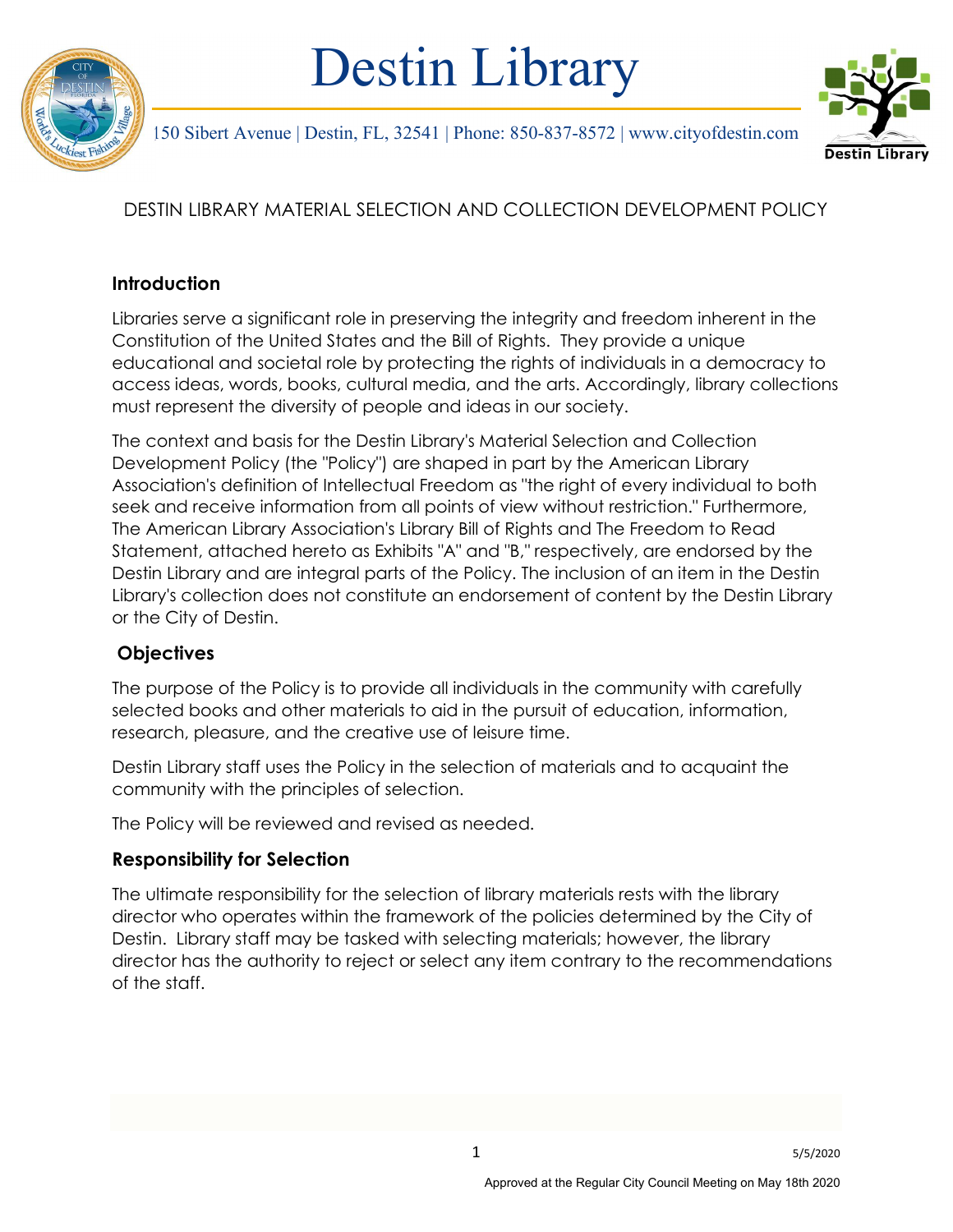#### Criteria for Selection

- 1. The main points considered in the selection of materials are:
	- a. individual merit of each item based on artistic worth, originality of work, the suitability of the content, and contribution to the Destin Library's collection
	- b. meets the needs and interest of the community
	- c. popular appeal and demand
	- d. suitability or need of material for the community
	- e. existing library holdings
	- f. representation of diverse points of view
	- g. the relevance of the information to immediate social conditions or issues
	- h. representation of important movements, subjects, genres, or trends
	- i. material currency and accuracy, and
	- j. constraints imposed by availability, space, budget, and format.
- 2. Reviews are a significant source of information about new materials. The primary sources of reviews used for collection development are Booklist, Library Journal, Kirkus, and other authoritative review sources.
- 3. The lack of a review or an unfavorable review shall not be the sole reason for rejecting a title that is in demand. Consideration is, therefore, given to requests from library patrons and books discussed on public media. Materials are judged on the whole work, not on a part taken out of context.
- 4. No resource shall be excluded because of the race, nationality, gender, sexual orientation, age, or the social, political, or religious views of the authors.
- 5. Teen and young adult resources are selected to meet the informational, educational, cultural, and recreational needs of older children, generally defined as 12 to 18 years of age. In selecting resources for teens and young adults, consideration is given to information, diversity, incidents, and characterizations that reflect the adolescent experience and to highlight topics of interest and concern. Much contemporary teen and young adult material deals frankly with current social issues and may include controversial language. The value and impact of such content are examined as a whole because the significance of an entire work often transcends isolated words, phrases, or incidents.
- 6. Children's resources are selected to meet the informational, educational, cultural, and recreational needs of children, generally defined as newborns to 12 years of age. In selecting materials for children, consideration is given to originality, accuracy, imagination, graphic design, vocabulary, content, diversity, and format to the age of the reader.

#### Interlibrary Loan

Destin Library is a member of the Okaloosa County Public Library Cooperative (OCPLC). The OCPLC consists of six city libraries, Crestview, Destin, Fort Walton Beach, Mary Esther, Niceville, and Valparaiso, that share resources and materials, to provide information services to all in the Okaloosa County community.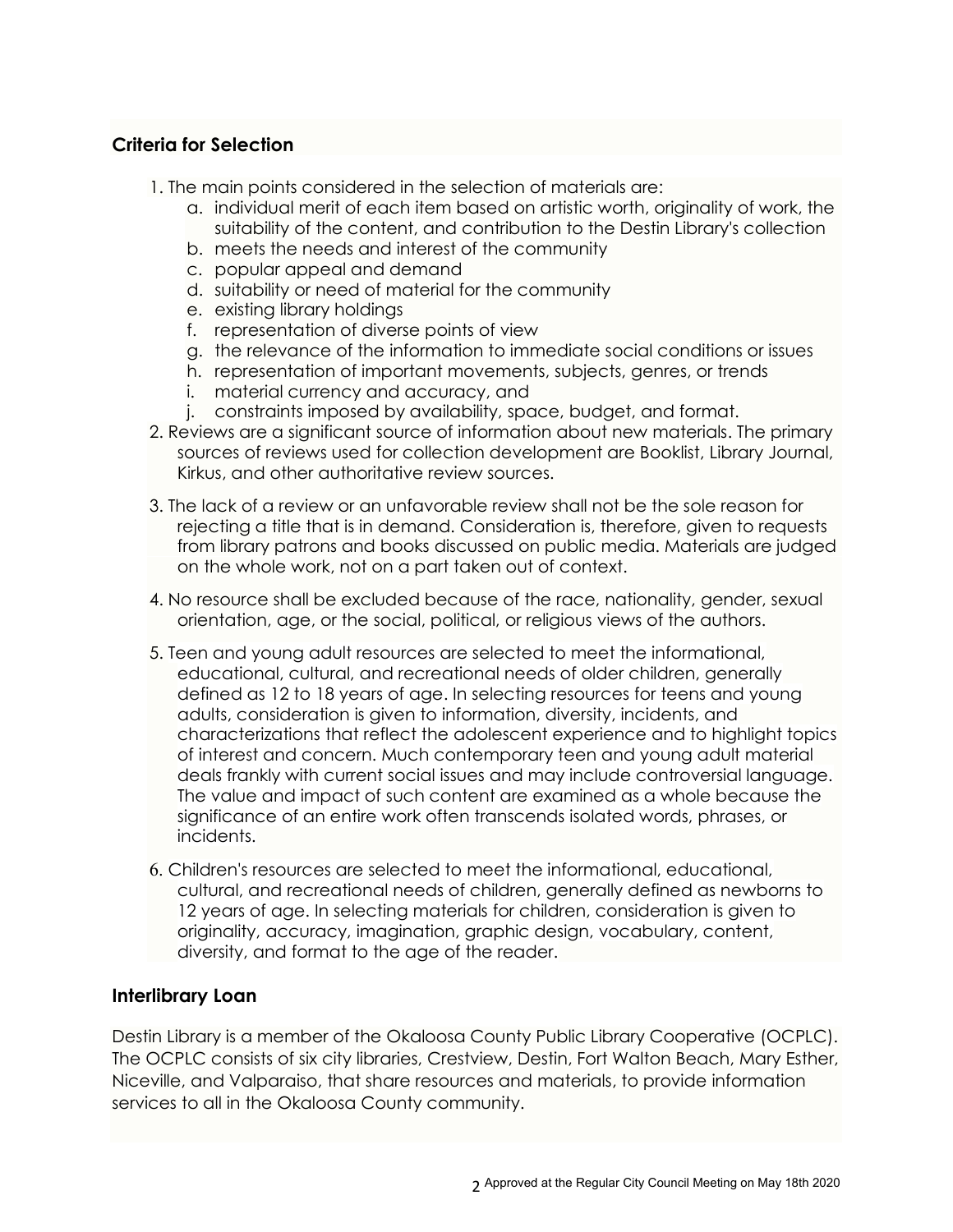Interlibrary Loan (ILL) allows the Destin Library to obtain materials from libraries outside of the OCPLC network to meet a patron's needs. A patron may request an interlibrary loan whenever material is not available from any of the OCPLC member libraries.

The ILL service is accessible to all patrons holding a valid adult OCPLC member library card in good standing. A patron can request two items at one time if the publication date is at least six months old. Due to demand, ILL requests for new materials may not be fulfilled. Some items may require a shipping fee, which the patron will be responsible for paying if the request is placed. Patrons are notified in advance of shipping charges.

Due dates and renewals for ILL items are at the discretion of the lending library. Patrons who wish to request a renewal should contact the technical services librarian before the due date, but renewals are not guaranteed. All ILL materials must be picked up and returned to the Destin Library. ILL materials may take anywhere from 2-6 weeks to be received, and highly specialized materials may take longer. The lending library also sets the value of the item if it is lost or damaged, which could be several hundred dollars. Items borrowed via Interlibrary Loan are subject to recall at any time by the lender.

### Gifts and Donations

The Destin Library accepts gifts of books and other materials ("Donated Materials") with the understanding that they will be added to the collection only if appropriate and needed. Acceptance of Donated Materials does not guarantee that the Donated Materials will be maintained for any length of time or added to the collection. If the Donated Materials are not desired for the collection, the library director may dispose of the Donated Materials as he/she sees fit. The same criteria of selection which are applied to purchased materials are used with gifts and donations. The Library has the right to discard any donations that are in poor physical condition (e.g., brittle paper, water or mildew damage, torn or missing pages). By law, the Library is not allowed to appraise the value of donated materials, though it can provide an acknowledgment of receipt of the items if requested by the donor.

Memorial books with suitable bookplates can be arranged for inclusion in the Destin Library's collection. Specific titles may be requested if the titles meet the criteria of the Policy and subject to the approval of the library director.

#### Weeding

The Destin Library maintains a current, attractive, and useful collection through a continual weeding process. Materials that no longer meet the objectives of the Destin Library (including items that have become damaged or obsolete) will be systematically withdrawn according to the accepted professional practices described in the